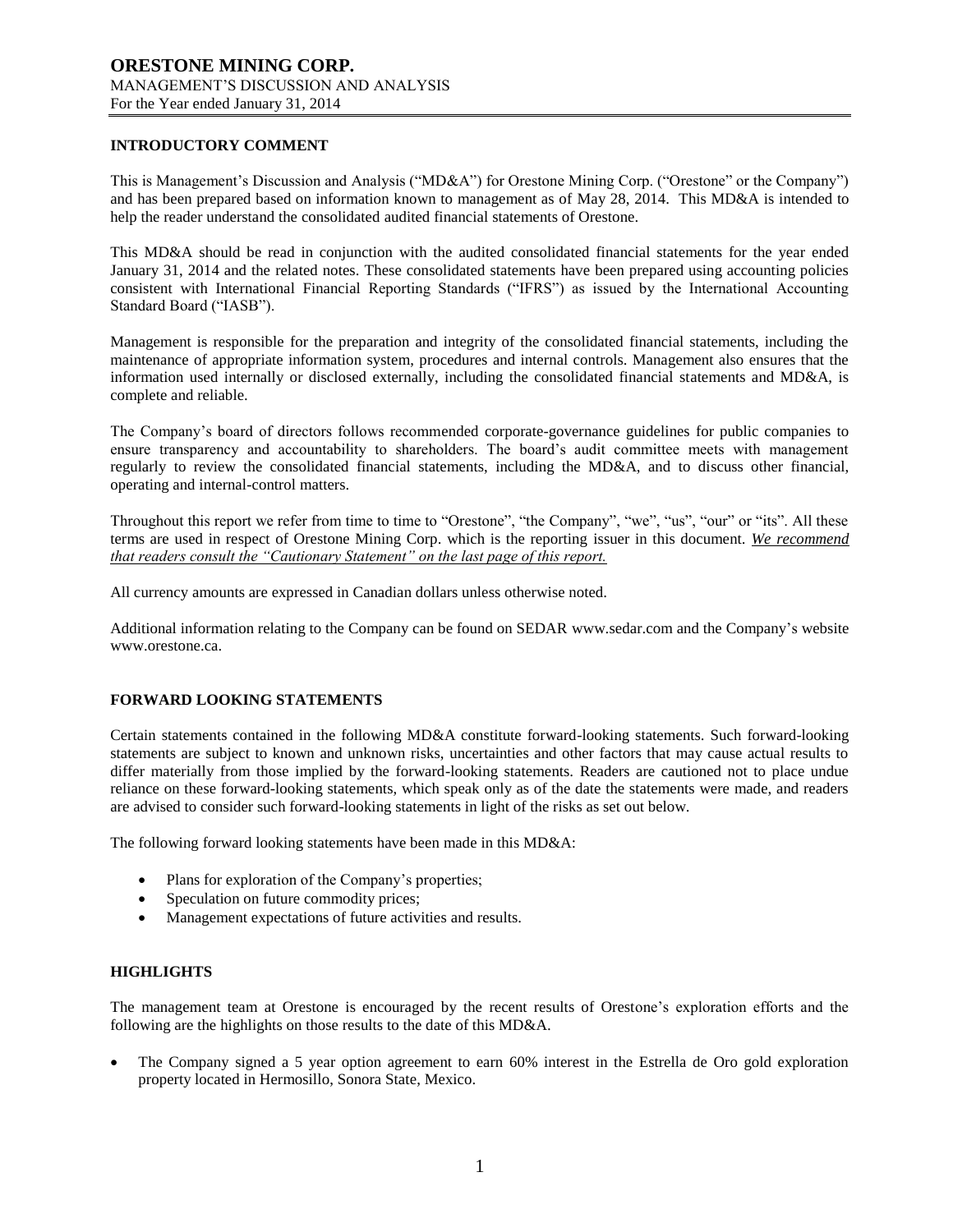- The Company has discovered and advanced a large gold/copper porphyry system in B.C., Canada during drilling campaigns completed in 2012, 2013 and 2014 on the 100% owned Captain Project in B.C., Canada.
- The Company has 75 line kilometers of geophysics and 58 drill sites approved on the Captain Project by the BC Ministry of Energy and Mines.

## **OUTLOOK**

The Company has planned exploration programs and continues to have field and data reviews of all its properties to assist the Company's determination of the best course of action for each of them.

#### **DESCRIPTION OF BUSINESS AND OVERALL PERFORMANCE**

Orestone Mining Corp. is a junior mineral exploration company incorporated on April 30, 2007 and subsequently listed on the TSX Venture Exchange under the trading symbol "ORS" on March 11, 2008. To date the Company has focused on gold and copper/gold projects in the Quesnel Terrane of British Columbia.

The Company actively evaluates potential joint ventures, mergers, and acquisitions in search of opportunities to acquire significant new mineral properties.

During the year ended January 31, 2014, the Company continued to carefully manage its cash and corporate overhead and completed a non-brokered private placement to fund its summer 2013 drilling program in the Captain property.

On January 16, 2014, the Company signed an option agreement with Kootenay Silver Inc. to earn a 60% interest in the 700 hectare Estrella de Oro property located in Sonora State, Mexico.

## **RESULTS OF OPERATIONS - MINERAL PROPERTIES**

To best understand Orestone's financial results, it is important to gain an appreciation for the significant events, transactions and activities which occurred on its mineral properties during and subsequent to the reporting period. These are summarized below.

#### **Estrella de Oro Property**

On January 16, 2014, the Company signed a five year option agreement with Kootenay Silver Inc. to earn a 60% interest in the 700 hectare Estrella de Oro gold exploration property located in Sonora State, Mexico approximately 200 kilometers southeast of the city of Hermosillo.

Mapping and sampling by Kootenay Silver has outlined an intrusive hosted gold vein stockwork system in numerous dry placer pits over an area measuring 500 meters by 1000 meters. A total of 391 selected grab quartz vein samples were taken from placer pits with 277 samples grading greater than 500 ppb gold and 160 samples greater than 1000 ppb gold with values up to 260 grams per tonne gold. Exposed bedrock in pits on the southern portion of the zone indicate a flay lying sheeted stockwork vein system.

## **Captain Property**

The Captain Property and surrounding lands contain many airborne magnetic-high anomalies on ground previously worked by Placer Dome, Noranda and several junior resource companies during 1989 to 1996. Numerous airborne magnetic-high targets in the Quesnel Terrane are known to be related to underlying intrusions important for their relationship with copper-gold porphyry deposits such as Thompson Creek Metals' Mt. Milligan deposit immediately north of the Captain Property. Induced polarization ("IP") surveys over the airborne magnetic highs are a key method of identifying drill targets on the largely overburden covered Captain Property. Between 2008 and 2010, the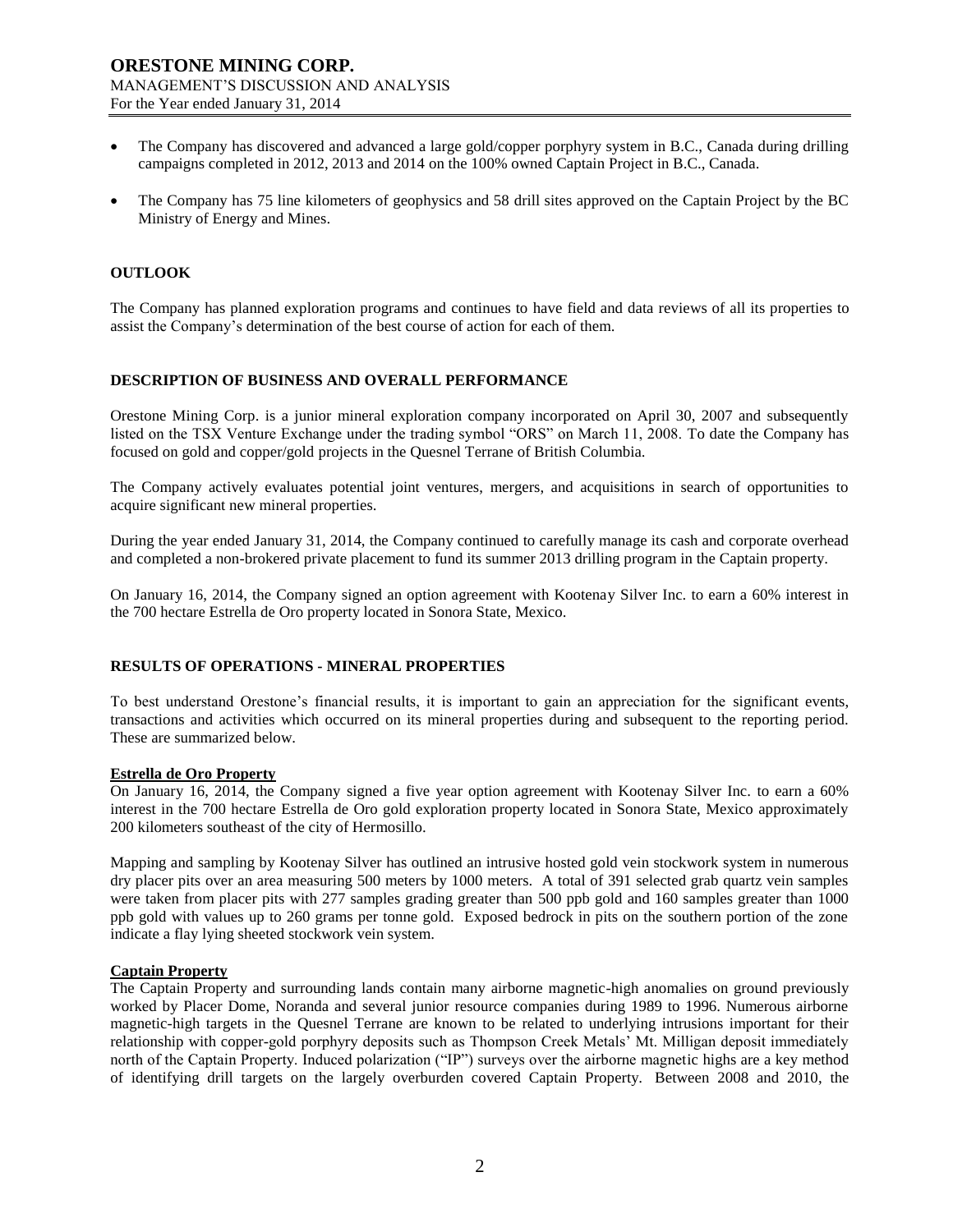Company undertook geochemical sampling, induced polarization and ground magnetic surveys, and limited percussion and diamond drilling. Detailed results are filed on Sedar.

In August, 2011, Orestone completed an IP/Resistivity and ground magnetics survey that consisted of a total of 30 kilometers of survey in six lines spaced 400 meters apart and was designed to expand upon previous geophysical surveys along logging roads. The objective of the survey was to better define the potential for copper-gold sulphide mineralization in the area surrounding diamond drill hole 09-05 which encountered potassic-altered volcanic and intrusive rocks. This vertical drill hole reached a depth of 137 meters with the last 3.1 meters encountering mineralized breccia grading 0.21 per cent copper and 0.35 grams per tonne ( $g/t$ ) gold.

The results of the survey completed by Peter E. Walcott & Associates show three separate IP chargeability anomalies that flank magnetic high anomalies. The IP anomalies have widths of 1,000 meters or more that remain open, thus have yet to be fully outlined. The principal IP chargeability anomaly in the central portion of the survey area currently measures 1,000 meters by more than 4,000 meters and corresponds with a resistivity high. This coincident chargeability and resistivity high area is located on the western flank of a magnetic high interpreted to be a magnetitebearing intrusive measuring 1,000 to 2,000 meters wide and in excess of five kilometers in strike length. This geophysical signature covering the central IP/resistivity high target on the Captain project is similar in nature to the geophysical signature of the MBX copper-gold deposit at Mt. Milligan. The geophysical report by Peter E. Walcott & Associates also recommends additional work to define anomalies that are located to the east and west of the current grid area.

In December of 2011, the Company initiated a diamond drilling program that was completed in January 2012. The drill program consisted of 4 holes totaling 1,275 meters with the objectives to test the previously described anomalies. Overburden depth from all the drill holes was relatively uniform, averaging 45 meters, which is consistent with overburden depth from the previous drill hole 09-05 The best results from the drilling are found in drill hole C11-01 that consisted of 0.23 g/t gold and 0.03% copper over 87 meters that included 0.298 g/t gold and 0.09% copper over 43 meters.

The drill program was successful in confirming the presence of copper and gold mineralization within a sequence of altered rocks consistent with that found in economic copper-gold porphyry systems. To confirm the presence of favorable alteration, a suite of samples from three holes were sent out for petrographic analysis. The results of this study support the Company`s interpretation that the alteration pattern from the drilling is indicating potential for economic mineralization and that more drilling is warranted.

In the fourth quarter of 2012, the Company completed 912.8 metres of diamond drilling in three holes in the East Mag or Admiral Target Area.

Vertical Hole C12-05 located 100 meters west of C11-01 was drilled to depth of 550.17 metres. The hole intersected bedrock at 63.7m; from 63.7m-150m sericite-carbonate altered volcanic rocks with 1-5% pyrite and minor chalcopyrite (copper mineral) were intersected; from 150m-550m moderate to strong potassic feldspar-actinolitebiotite and sericite-carbonate altered volcanics and monzonite porphyry dykes with finely disseminated magnetitepyrite-chalcopyrite and blebby chalcopyrite and finely disseminated chalcopyrite in potassic feldspar altered veins and flooded zones. Magnetite is disseminated throughout and is associated with zones of pervasive, felted secondary actinolite-biotite. The above described four hundred meter mineralized intercept of finely disseminated and locally coarse blebby chalcopyrite increases in intensity down hole and remains open at depth.

Hole C12-05 returned two significant intervals of strong gold mineralization; the upper zone grading 0.65 g/t gold and 0.06% copper (on an uncut basis) over 118.8 meters and the lower zone grading 0.41 g/t gold and 0.07% copper (on an uncut basis) over 164.6 meters. The mineralization in hole C12-05 remains open to depth and analytical results are tabled below.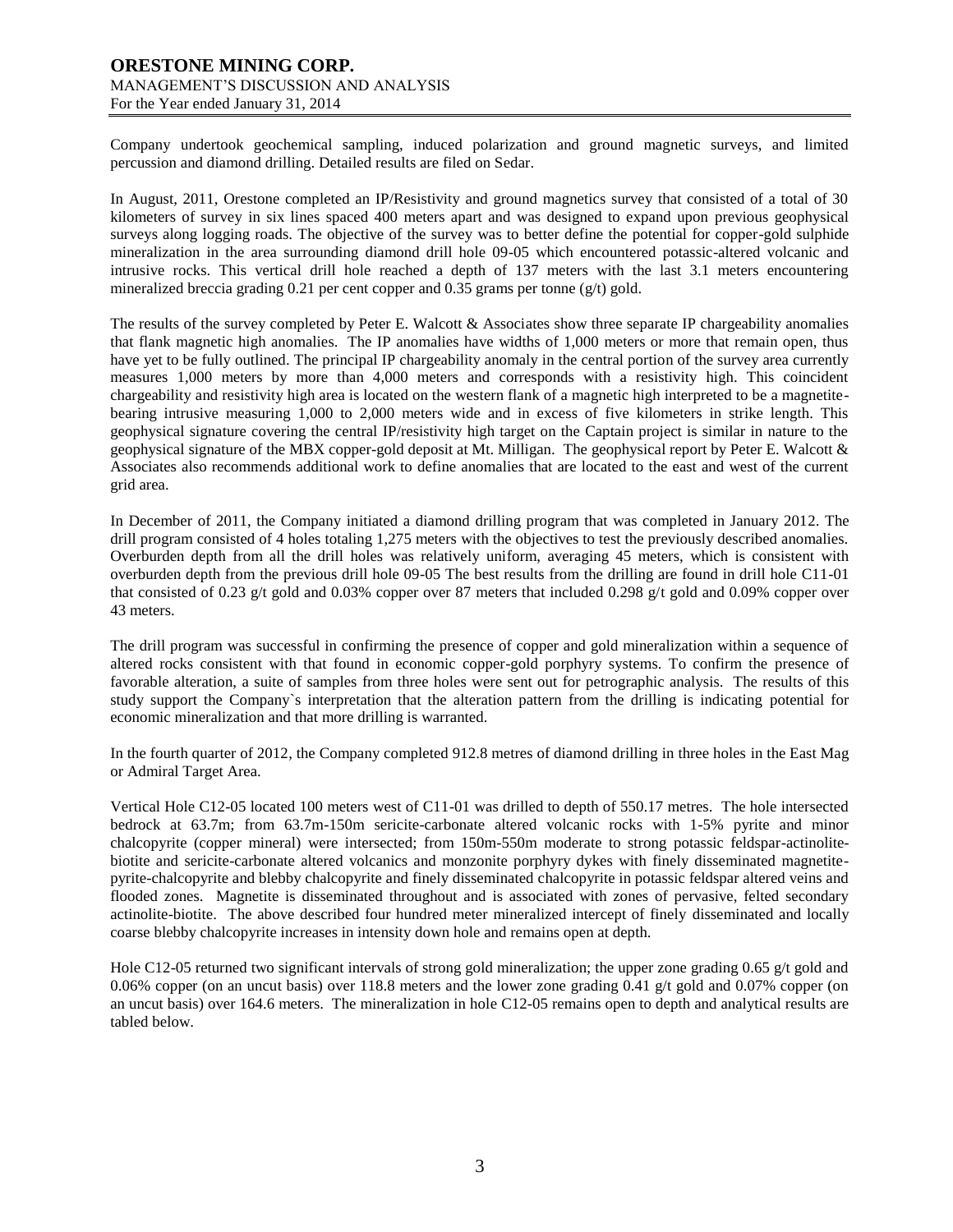# **ORESTONE MINING CORP.**

### MANAGEMENT'S DISCUSSION AND ANALYSIS For the Year ended January 31, 2014

| <b>Hole C12-05</b> | From/To<br>(meters) | Length<br>(meters) | Copper<br>(percent) | Gold<br>grams/tonne |
|--------------------|---------------------|--------------------|---------------------|---------------------|
| Upper zone         | 88.1-206.9          | 118.8              | 0.06                | 0.65                |
| Incl.              | 152.1-161.2         | 9.1                | 0.27                | 6.46                |
| Lower zone         | 377.6-542.2         | 164.6              | 0.07                | 0.41                |
| Incl.              | 499.5-505.6         | 6.1                | 0.51                | 4.45                |
| Upper zone*        | 88.1-206.9          | 118.8              | 0.06                | 0.30                |
| Lower zone*        | 377.6-542.2         | 164.6              | 0.07                | 0.32                |

\*High Gold Values Cut to 1.6 g/t

In January of 2013, the Company conducted a detailed 130 kilometer ground magnetic survey that was completed in February 2013. The magnetic survey was designed to define the magnetic anomaly within the area of the recent drill discovery of significant gold/copper mineralization.

This magnetic survey was successful in in identifying new magnetic anomalies. Drilling conducted in late 2012 intercepted disseminated gold-copper mineralization associated with magnetic monzonite dyke swarms and strong potassic alteration conforming to the classic alkalic porphyry model. The data generated from the magnetic survey has defined the size and shape of the magnetic targets which are also related to moderate IP chargeability highs in excess of 10mV/V (millivolts/volts). Combined, this data has defined compelling drill targets which will allow future drilling efforts to focus on the magnetite/gold association.

The survey on the West Mag target area outlined three large magnetic highs over a northwesterly trending area measuring 2500m x 5000m, the largest and most significant, T9 measures 1000m x 4000m with a northwesterly strike length. These large targets lay four kilometeres to the west of the Admiral target. It is believed they represent magnetite-potassic alteration and magnetic monzonite intrusives.

In July 2013, the Company completed a drilling campaign that consisted of three diamond drill holes totaling 642 meters. Holes C13-01 and C13-02 were drilled 400 metres respectively NW and SE of significant potassic alteration and copper gold mineralization intersected in previous holes C12-05 and C11-01. Hole C13-03 was drilled in the center of the Admiral target, a large magnetic high measuring 1000 metres by 1500 metres located 800 metres north of holes C12-05 and C11-01.

Hole C13-03 intersected an unaltered and un-mineralized post mineral alkalic gabbro dyke from the bedrock contact at 78.9m to 280.0m. At a depth of 204.9m to 207.9m a xenolith fragment of highly potassic-sericite altered monzonite porphyry was intersected which assays 0.226% copper and 1.90 g/t gold over three metres. The post mineral dyke is situated in the centre of the magnetic high and it is interpreted to measure  $50 - 100$  metres in thickness and 1000 meters in strike length and the xenolith fragment or rafted block is thought to have been transported from immediate adjacent rocks.

Hole 13-02 was drilled at an Azimuth of -70 NE across a strong magnetic anomaly and intersected two sections of potassic-sericite altered volcanic and monzonite dykes separated by a section of post mineral andesite dykes. The first mineralized and altered dyke was intersected from 32.4m to 66.4m for an interval of 34m with an average grade of 0.073% copper and 0.20 g/t gold while the second altered and mineralized dyke was intersected from 121.3m to 170.1m for an interval of 48.8m with an average grade of 0.055% copper and 0.35 g/t gold.

Hole C13-01 intersected intensely quartz-sericite-pyrite altered volcanics on the south margin of the Admiral target averaging 183 ppm Cu and 52 ppb Au.

The Company now has all permits in place to facilitate 75 line kilometers of geophysics with 58 sites approved for drilling.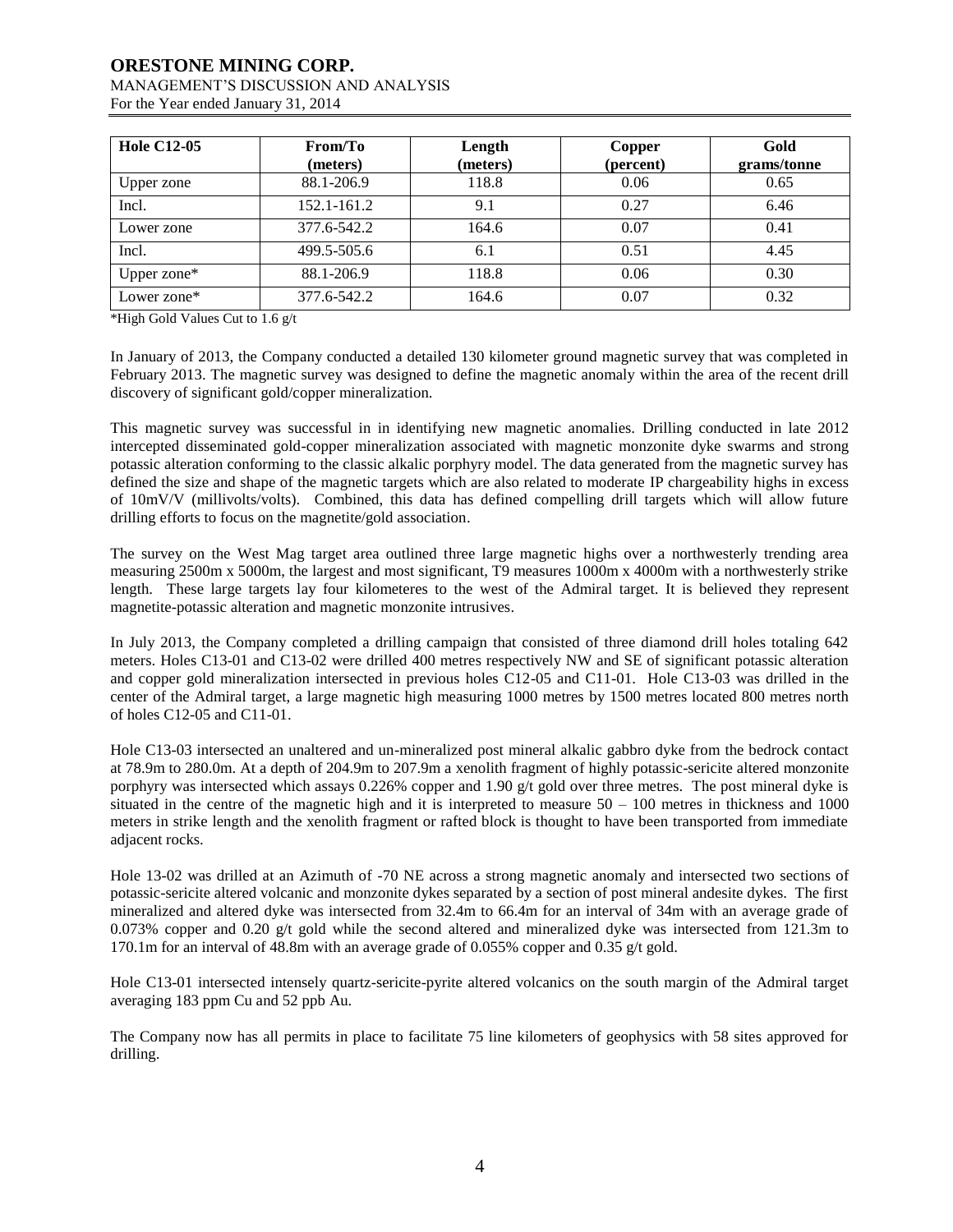## **Todd Property**

The Company holds a 51% interest in the Todd Creek property which is comprised of approximately 12,222 hectares of mineral claims.

The Todd Creek property is located in northwest British Columbia, approximately 35 kilometers northeast of the town of Stewart. The property is within the Jurassic Hazelton, similar to the geological environment that hosts several large and significant mineral deposits. These deposits include the Granduc Mine (historic producer), Eskay Creek Mine (historic producer) and Kerr-Sulphurets-Mitchell deposit. The Company believes that the Todd property has the potential to host significant mineral deposits of a type consistent with the other known deposits in the district.

On April 30, 2010, Orestone signed the Todd Creek Joint Venture Agreement with Goldeye Explorations Limited and Polar Star Mining Corporation and became the Manager of the Joint Venture, in which the Company holds a 51% interest, acquired through the purchase of Intuitive Exploration Inc. ("Intuitive"). The Company completed the acquisition with Intuitive on June 3, 2010 by way of a share exchange. As of June 3, 2010 Intuitive was the Company's wholly-owned subsidiary and the Company is the parent of Intuitive. The principle asset of Intuitive is the 51% ownership in the Todd Creek Venture. Under the Todd Creek option agreement, the Company earned its 51% interest in the Todd Property by making payments on the property aggregating \$180,000, issuing 170,000 shares and by incurring expenses related to the Todd Creek Property aggregating \$2,500,000. Geofine has a net smelter return royalty in the amount of 2.5%. The Todd Creek Joint Venture pays a \$25,000 advance on the above royalty to Geofine every November.

Dr. Mark Fedikow of Mount Morgan Resources Ltd. completed a NI 43-101 technical report on the Todd Property and the Todd Creek Report has been filed on SEDAR at [www.sedar.com.](http://www.sedar.com/) The author of the Todd Creek Report, Dr. Fedikow, is an independent Qualified Person under NI 43-101.

#### **LaForce Property**

The 100% owned LaForce Project consists of 47 square kilometers located just east of Aurico Gold's Kemess coppergold mine in northern British Columbia.

In September 2011 the Company completed surface exploration that consisted of channel sampling across the area where previous outcrop sampling had returned a gold value of 17.7  $g/t$  over 5.0 meters, and channel sampling along the 900 meter strike length of the interpreted structural zone that hosts gold mineralization. This sampling did show results anomalous in gold but did not confirm the grades that resulted from previous sampling.

The program was cut short due to bad weather that limited accessibility.

On February 1, 2012 a number of claims that were part of the La Force property were allowed to expire. On February 1, 2013 all remaining claims expired.

## **QUALIFIED PERSON**

The technical information reported in this MD&A has been reviewed and approved by Mr. Ross Zawada P. Geo., the Company's Exploration Manager. Mr. Zawada is a Professional Geoscientist and member of the Professional Engineers and Geoscientist Association of British Columbia (APGEBC) and a qualified person as defined by NI 43- 101.

## **IMPAIRMENT OF LONG-LIVED ASSETS**

The Company completed an impairment analysis as at January 31, 2014, which considered the indicators of impairment in accordance with IFRS 6, "Exploration for and Evaluation of Mineral Resources," and IAS 36, "Impairment of Assets". Management concluded that other that no impairment charge was required because: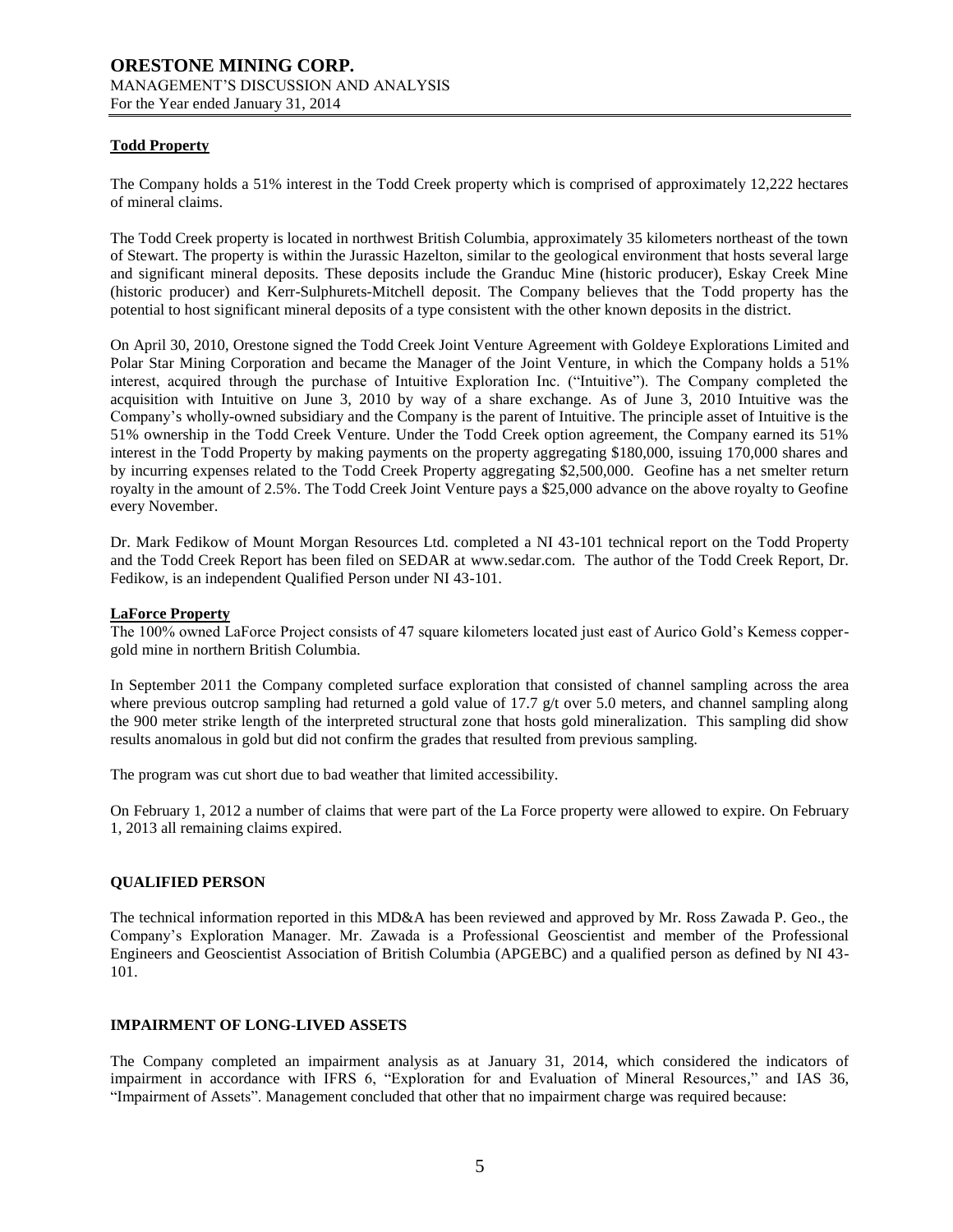- there have been no significant changes in the legal factors or climate that affects the value of the properties;
- all property rights remain in good standing;
- there have been no significant changes in the projections for the properties;
- exploration results continue to be positive;
- the Company intends to continue its exploration and development plans on its properties.

## **RISKS AND UNCERTAINTIES**

Below are some of the risks and uncertainties that the Company faces.

#### *Industry*

The Company is engaged in the exploration of mineral properties, an inherently risky business. There is no assurance that a mineral deposit will ever be discovered and economically produced. Most exploration projects do not result in the discovery of commercially mineable ore deposits. If market conditions make financings difficult, it may be difficult for the Company to find joint venture partners. The Company may be unsuccessful in identifying and acquiring projects of merit.

## *Mineral resource estimates*

The estimation of reserves and mineralization is a subjective process and the accuracy of any such estimates is a function of the quality of available data and of engineering and geological interpretation and judgment. No assurances can be given that the volume and grade of reserves recovered and rates of production will not be less than anticipated.

#### *Gold and metal prices*

The price of gold is affected by numerous factors including central bank sales, producer hedging activities, the relative exchange rate of the U.S. dollar with other major currencies, supply and demand, political, economic conditions and production levels. In addition, the price of gold has been volatile over short periods of time due to speculative activities. The prices of other metals and mineral products that the Company may explore have the same or similar price risk factors.

## *Cash flows and additional funding requirements*

The Company currently has no revenue from operations. If any of its exploration programs are successful and optionees of properties complete their earn-in, the Company would have to provide its share of ongoing exploration and development costs in order to maintain its interest or be reduced in interest or to a royalty interest. Additional capital would be required to put a property into commercial production. The sources of funds currently available to the Company are equity capital or the offering of an interest in its projects to another party. Current economic conditions have limited the Company's ability to access financing through equity markets and this has created significant uncertainty as to the Company's ability to fund ongoing operations for the next operating period.

#### *Environmental*

The Company's exploration and development activities are subject to extensive laws and regulations governing environment protection. The Company is also subject to various reclamation-related conditions. Although the Company closely follows and believes it is operating in compliance with all applicable environmental regulations, there can be no assurance that all future requirements will be obtainable on reasonable terms. Failure to comply may result in enforcement actions causing operations to cease or be curtailed and may include corrective measures requiring capital expenditures. Intense lobbying over environmental concerns by NGOs has caused some governments to cancel or restrict development of mining projects. Current publicized concern over climate change may lead to carbon taxes, requirements for carbon offset purchases or new regulation. The costs or likelihood of such potential issues to the Company cannot be estimated at this time.

#### *Laws and regulations*

The Company's exploration activities are subject to extensive federal, provincial, state and local laws and regulations governing prospecting, development, production, exports, taxes, labour standards, occupational health and safety, mine safety and other matters in all the jurisdictions in which it operates. These laws and regulations are subject to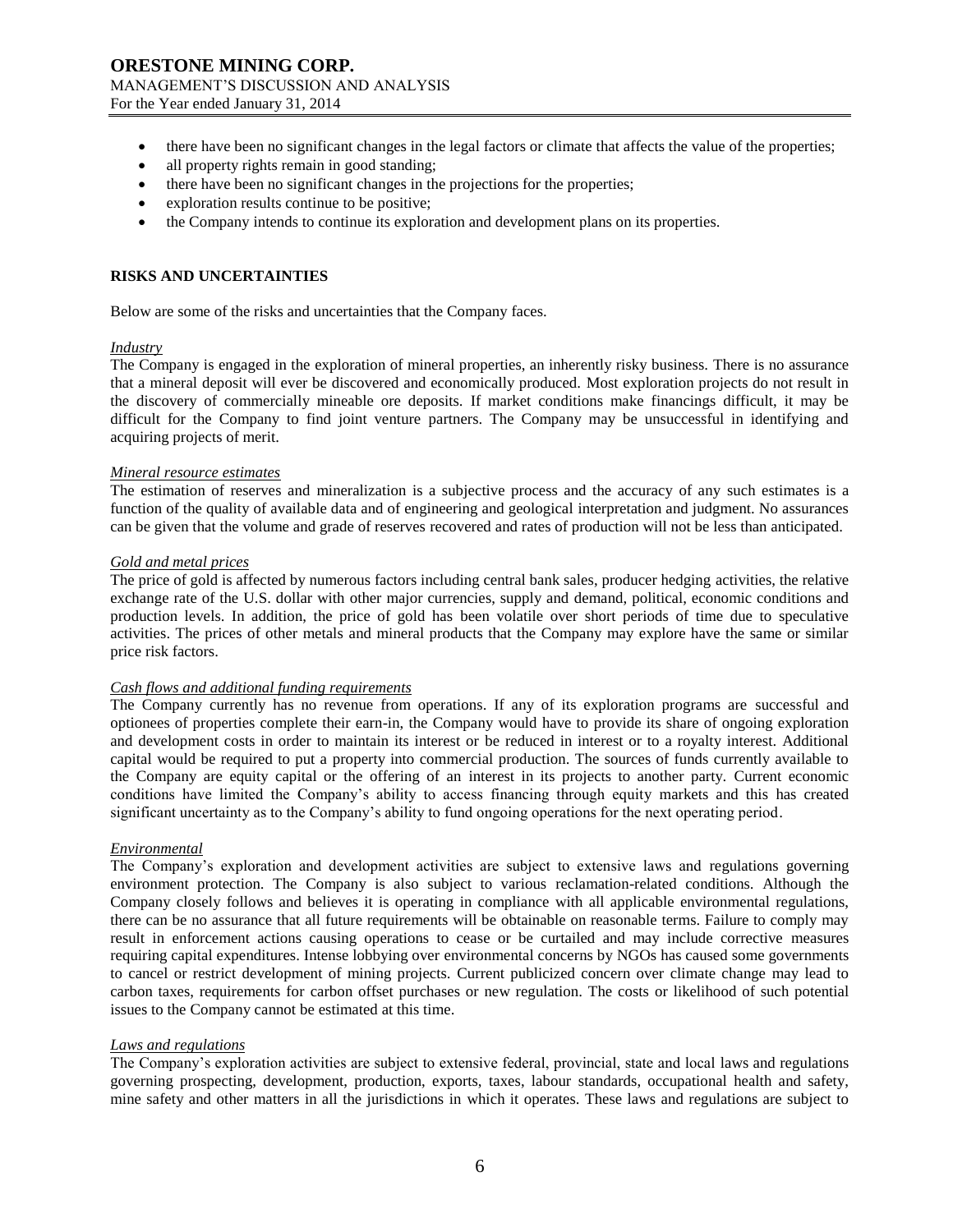For the Year ended January 31, 2014

change, can become more stringent and compliance can therefore become more costly. The Company applies the expertise of its management, advisors, employees and contractors to ensure compliance with current laws.

#### *Title to mineral properties*

While the Company has investigated title to its mineral properties, this should not be construed as a guarantee of title. The properties may be subject to prior unregistered agreements or transfers and title may be affected by undetected defects. Unresolved native land claim issues in Canada may affect its properties in this jurisdiction in the future.

#### *Possible dilution to present and prospective shareholders*

The Company's plan of operation, in part, contemplates the financing of its business by the issuance of securities and possibly, incurring debt. Any transaction involving the issuance of previously authorized but unissued shares of common stock, or securities convertible into common stock, would result in dilution, possibly substantial, to present and prospective holders of common stock. The Company may seek joint venture partners to fund in whole or in part exploration projects. This dilutes the Company's interest in properties. This dilution is undertaken to spread or minimize the risk and to expose the Company to more exploration plays. However, it means that any increased market capitalization or profit that might result from a possible discovery would be shared with the joint venture partner. There is no guarantee that the Company can find a joint venture partner for any property.

#### *Material risk of dilution presented by large number of outstanding share purchase options and warrants*

At January 31, 2014, there were 2,992,500 stock options outstanding. Directors and officers hold 2,512,000 of the options and 480,500 are held by employees and consultants of the Company. At January 31, 2014, there were 889,705 outstanding warrants with expiry date of June 20, 2014.

#### *Trading volume*

The relatively low trading volume of the Company's shares reduces the liquidity of an investment in its shares.

## *Volatility of share price*

Market prices for shares of early stage companies are often volatile. Factors such as announcements of mineral discoveries or discouraging exploration results, changes in financial results, and other factors could have a significant effect on share price.

#### *Competition*

There is competition from other mining exploration companies with operations similar to the Company's. Many of the companies with which it competes have operations and financial strength greater than the Company's.

## *Dependence on management*

The Company depends heavily on the business and technical expertise of its management.

## *Conflict of interest*

Some of the Company's directors and officers are directors and officers of other natural resource or mining-related companies. These associations may give rise from time to time to conflicts of interest. As a result of such conflict, the Company may miss the opportunity to participate in certain transactions.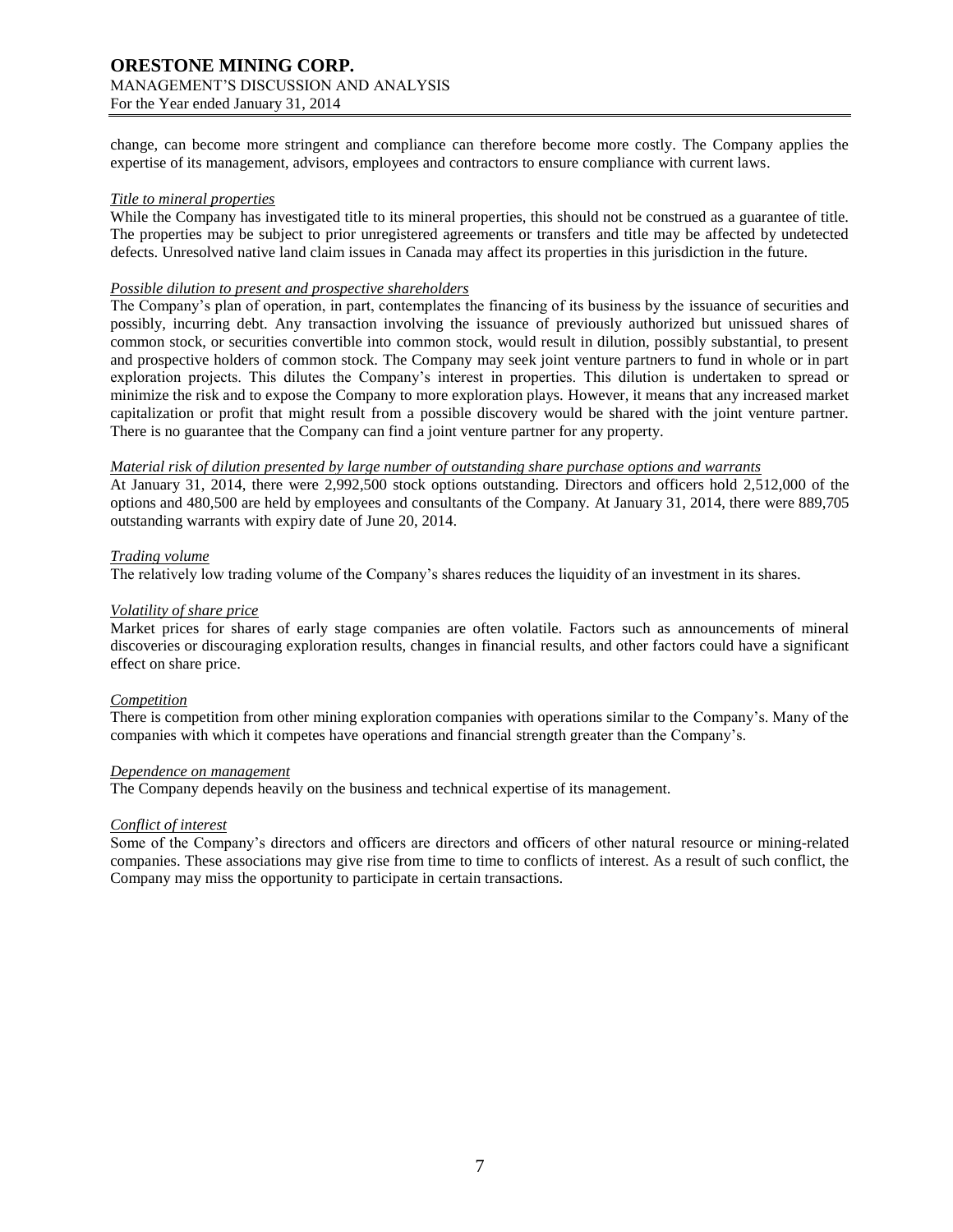For the Year ended January 31, 2014

## **SUMMARY OF SELECTED ANNUAL FINANCIAL INFORMATION**

|                                                  | Year ended        | Year ended                                         |                   |
|--------------------------------------------------|-------------------|----------------------------------------------------|-------------------|
|                                                  |                   | January 31, 2014 January 31, 2013 January 31, 2012 |                   |
|                                                  |                   |                                                    |                   |
|                                                  | <b>Under IFRS</b> | Under IFRS                                         | <b>Under IFRS</b> |
|                                                  | \$                | \$                                                 | \$                |
| Net sales/total revenues                         |                   |                                                    |                   |
| Income (loss) before discontinued operations and | (571, 151)        | (639,240)                                          | (913,700)         |
| extraordinary items                              |                   |                                                    |                   |
| Per share basis                                  | (0.02)            | (0.03)                                             | (0.02)            |
| Diluted per share basis                          | (0.02)            | (0.03)                                             | (0.02)            |
| Net income or loss, total                        | (571, 151)        | (639,240)                                          | (913,700)         |
| Per share basis                                  | (0.02)            | (0.03)                                             | (0.02)            |
| Diluted per share basis                          | (0.02)            | (0.03)                                             | (0.02)            |
| Total assets                                     | 4,409,542         | 4,942,130                                          | 3,689,866         |
| Total long-term financial liabilities            |                   |                                                    |                   |
| Cash dividends declared per share                |                   |                                                    |                   |

## **SUMMARY OF QUARTERLY FINANCIAL INFORMATION**

| Fiscal quarter ended                  | Revenues* | <b>Net</b><br>income $(\text{loss})^{**}$ | Loss per share<br>from continuing<br>operations | <b>Net</b><br>comprehensive<br>income (loss) | Net.<br>income (loss)<br>per share |
|---------------------------------------|-----------|-------------------------------------------|-------------------------------------------------|----------------------------------------------|------------------------------------|
|                                       |           |                                           |                                                 |                                              |                                    |
| $31$ -Jan-14                          | Nil       | (83, 814)                                 | (0.00)                                          | (82, 289)                                    | (0.01)                             |
| $31-Oct-13$                           | Nil       | (118, 423)                                | (0.00)                                          | (116,318)                                    | (0.00)                             |
| $31 -$ Jul $-13$                      | Nil       | (155, 204)                                | (0.00)                                          | (151, 775)                                   | (0.00)                             |
| 30-Apr-13                             | Nil       | (222, 985)                                | (0.01)                                          | (220,769)                                    | (0.01)                             |
| $31$ -Jan-13                          | Nil       | (326, 356)                                | (0.01)                                          | (233, 537)                                   | (0.01)                             |
| $31-Oct-12$                           | Nil       | (109, 631)                                | (0.00)                                          | (112,015)                                    | (0.00)                             |
| $31 -$ Jul $-12$                      | Nil       | (114, 919)                                | (0.00)                                          | (114, 919)                                   | (0.00)                             |
| $30-Apr-12$                           | Nil       | (178, 769)                                | (0.00)                                          | (178, 769)                                   | (0.00)                             |
| *<br>Revenues exclude interest income |           |                                           |                                                 |                                              |                                    |

Revenues exclude interest income.

\*\* Net income (loss) before income taxes.

## *Results of operation for the three months ended January 31, 2014 compared to the three months ended January 31, 2013:*

For the quarter ended January 31, 2014 the Company recorded a net comprehensive loss of \$82,289 (loss per share - \$Nil) compared to \$233,537 (loss per share - \$0.01) in the fourth quarter of fiscal 2013.

During the three months ended January 31, 2014, the Company incurred \$83,814 (2013 - \$326,356) in general and administrative expenses, of which \$17,422 (2013 - \$146,240) relates to non-cash share-based payments expense for options vested during the period and non-cash depreciation of \$12 (2013 - \$Nil).

Excluding the non-cash items, the Company's general and administrative expenses amounted to \$66,380 compared to 2013's \$180,116, a decrease of \$113,736. The decrease was primarily due to a decrease in investor relation expenses of \$44,622 due to the reduction of attendances to shows and conferences and the reduction of fees paid to external advisors, a decrease in miscellaneous office expenses of \$29,859 due to the Company's continued efforts to conserve cash, a decrease in management and consulting fees of \$15,700 due to a reduction in fees paid to external consultants, a decrease in salaries of \$11,264 due to a decrease in salaried employees and a decrease in project search expenses of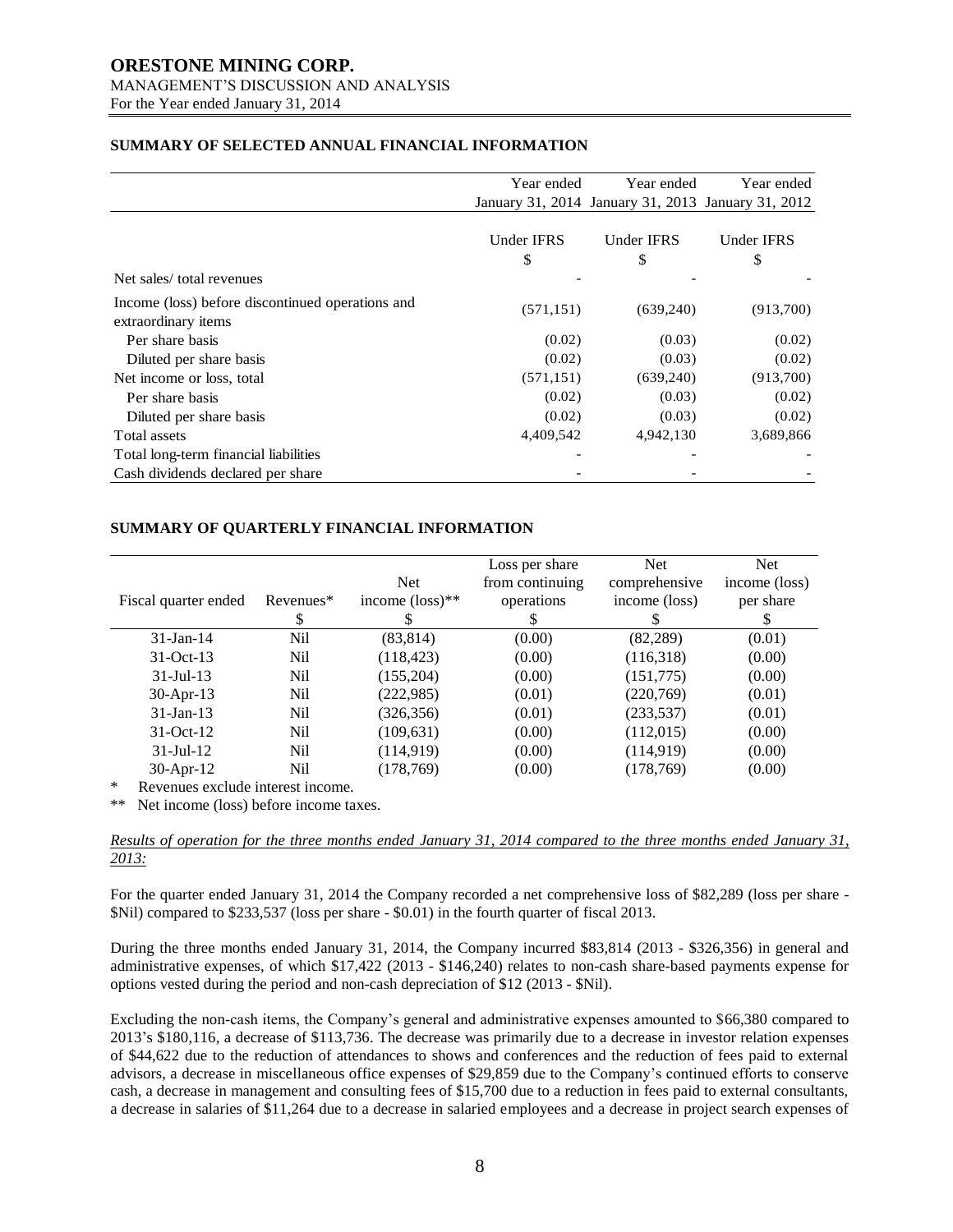\$9,492 due to the reduction of travel expenses to potential project sites. Other administrative expenditures varied over the periods but the overall effect of these variances was not material.

#### *Results of operation for the year ended January 31, 2014 compared to the year ended January 31, 2013:*

During the year ended January 31, 2014, the Company incurred losses of \$571,151 (\$0.02 loss per share) compared to a net loss of \$639,240 (\$0.03 loss per share) for the same period in fiscal 2013.

During the year ended January 31, 2014, the Company incurred \$580,426 (2013 - \$729,675) in general and administrative expenses, of which \$164,264 (2013 - \$242,332) relates to non-cash share-based expense for options vested during the period and non-cash depreciation of \$48 (2013 - \$453).

Excluding the non-cash items, the Company's general and administrative expenses amounted to \$416,114 compared to 2013's \$486,890 a decrease of \$70,776. The decrease was primarily due to a decrease in investor relation expenses of \$40,372 due to the reduction of attendances to shows and conferences and the reduction of fees paid to external advisors, a decrease of \$26,213 in professional fees due to a decrease in legal and audit and tax services required, a decrease in salaries and benefits expense of \$18,221 due to a decrease the number of salaried employees, offset by an increase in project investigation expenses of \$12,515 due to travel expenses for trips to sites with expected potential. Other administrative expenditures varied over the periods but the overall effect of these variances was not material.

During the year ended January 31, 2014, the Company had interest income of \$9,275 compared to 2013's \$2,069, an increase of \$7,206. The increase was due to the increase in cash invested and interest earned in Guaranteed Investment Certificates (GIC's).

During the year ended January 31, 2014, the Company spent \$563,759 in exploration costs compared to \$131,048 exploration costs incurred in the same period in fiscal 2013.

## **LIQUIDITY AND CAPITAL RESOURCES**

At January 31, 2014, the Company had current assets of \$603,678 and current liabilities of \$55,292 (January 31, 2013 - \$1,393,913 and \$329,248 respectively). Working capital was \$548,386 (January 31, 2013 – \$1,064,665). Cash totaled \$454,786 as at January 31, 2014, a decrease of \$583,027 from \$1,037,813 as at January 31, 2013. The decrease was a result of: (a) \$564,079 (2013 - \$131,048) spent on the Company's mineral properties and property, plant and equipment; (b) \$167,203 (2013 - \$910,264) spent in operating activities, including changes in working capital; offset by (c) \$148,255 (2013 - \$1,888,966) net proceeds from the issuance of common shares pursuant to a non-brokered private placement.

The Company has obligations pursuant to option agreements it has entered into. The Company has no contractual commitments to satisfy these obligations, however it would forfeit any interest it may have earned to that date should it decide not to satisfy these obligations. Detailed terms of those agreements and the obligations are included in the financial statements.

On June 20, 2013, the Company completed a non-brokered private placement for gross proceeds of \$151,250 by issuing 1,779,410 shares at \$0.085 per unit (the "Unit"). Each Unit comprised of one common share and one-half of one common share purchase warrant. Each whole warrant entitles the holder to purchase one common share of the Company at a price of \$0.14 until June 20, 2014.

Management estimates that the current cash position and future cash flows from warrants and options will be sufficient for the Company to carry out its anticipated exploration and operating plans through the end of its fiscal 2015.

There may be circumstances where, for sound business reasons, a reallocation of funds may be necessary in order to the Company to achieve its stated business objectives.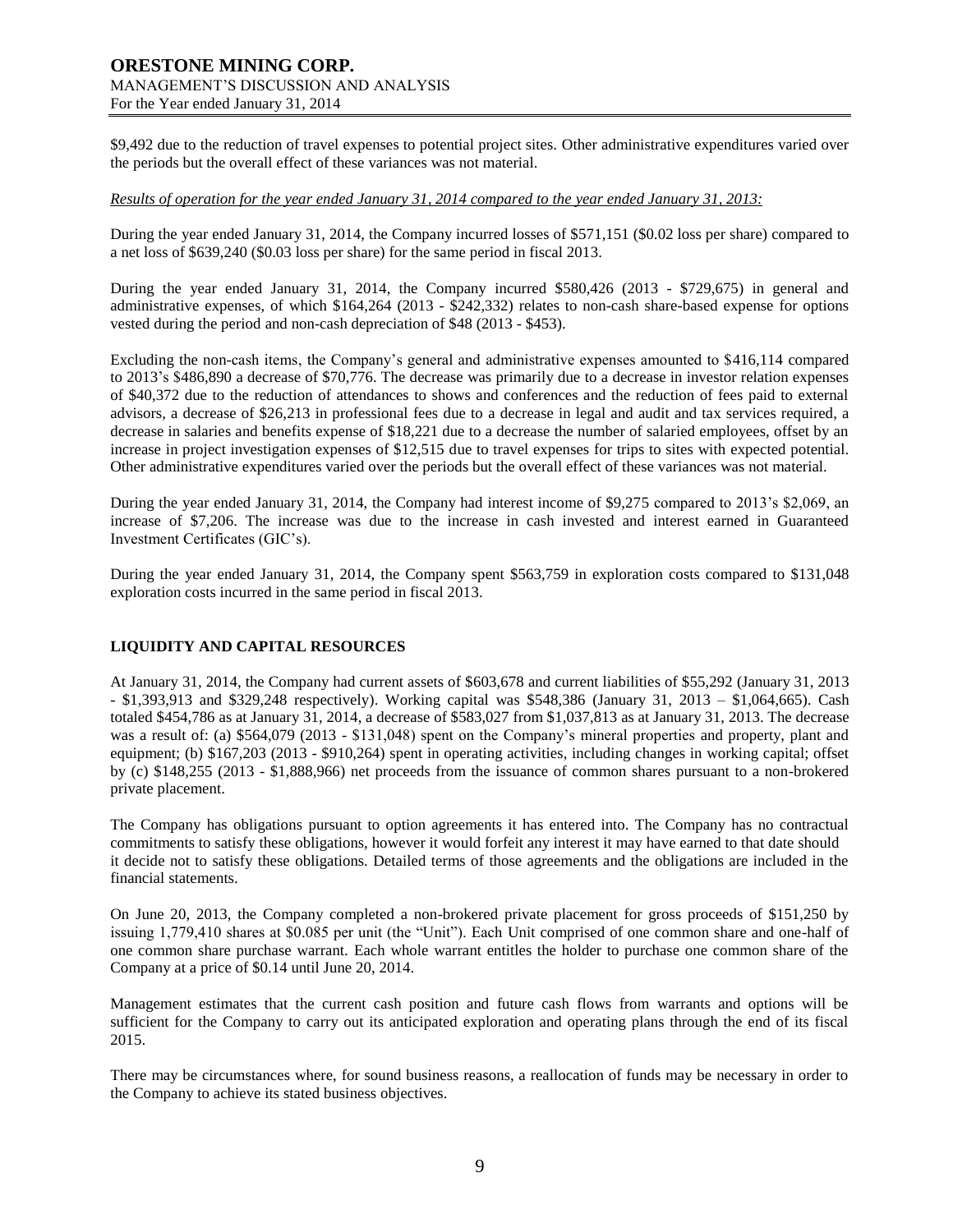## **OFF BALANCE SHEET ARRANGEMENTS**

The Company has no off-balance sheet arrangements that would potentially affect its operations or financial condition of the Company.

## **OUTSTANDING SHARE DATA**

#### Common Shares

The authorized share capital of the Company consists of an unlimited number of common shares without par value.

On June 20, 2013 the Company completed a non-brokered private placement for gross proceeds of \$151,250. The Company issued 1,779,410 common shares at \$0.085.

On February 10, 2014, 200,000 shares were issued pursuant to the Estrella de Oro agreement at a deemed price of \$0.02 per share.

|                  | <b>Number of common shares</b><br>issued and outstanding | <b>Share Capital Amount</b> |
|------------------|----------------------------------------------------------|-----------------------------|
| January 31, 2013 | 35,792,823                                               | 6,006,679                   |
| January 31, 2014 | 37.572.233                                               | 6.142.828                   |
| May 28, 2014     | 37,772,233                                               | 6,148,828                   |

Stock options

The Company has adopted an incentive share option plan for its directors, officers, employees and consultants under which the Company may gran options to acquire a maximum number of common shares equal to 10% of the total issued and outstanding common shares of the Company.

On October 7, 2013, the Company granted a director of the Company incentive stock options to purchase an aggregate of 150,000 common shares. The options are exercisable until October 7, 2018 at an exercise price of \$0.10 per share.

On June 28, 2013, the Company granted directors, officers, employees and consultants of the Company incentive stock options to purchase an aggregate of 625,000 common shares. The options are exercisable until June 28, 2018 at an exercise price of \$0.10 per share.

During the year ended January 31, 2014, 870,000 options at exercise prices ranging from \$0.15 to \$0.80 expired unexercised. As at January 31, 2014, the Company had a total of 2,992,500 options outstanding with exercise prices ranging from \$0.10 to \$0.42, expiring between September 8, 2015 and October 7, 2018. If all the remaining outstanding options were exercised, the Company's available cash would increase by \$492,000.

As at January 31, 2014 options were outstanding as follows:

| Number of | Exercise     |                    |
|-----------|--------------|--------------------|
| shares    | price $(\$)$ | Expiry date        |
| 312,500   | 0.42         | September 8, 2016  |
| 50,000    | 0.40         | September 29, 2016 |
| 1,855,000 | 0.15         | October 26, 2017   |
| 625,000   | 0.10         | June 28, 2018      |
| 150,000   | 0.10         | October 8, 2018    |
| 2,992,500 |              |                    |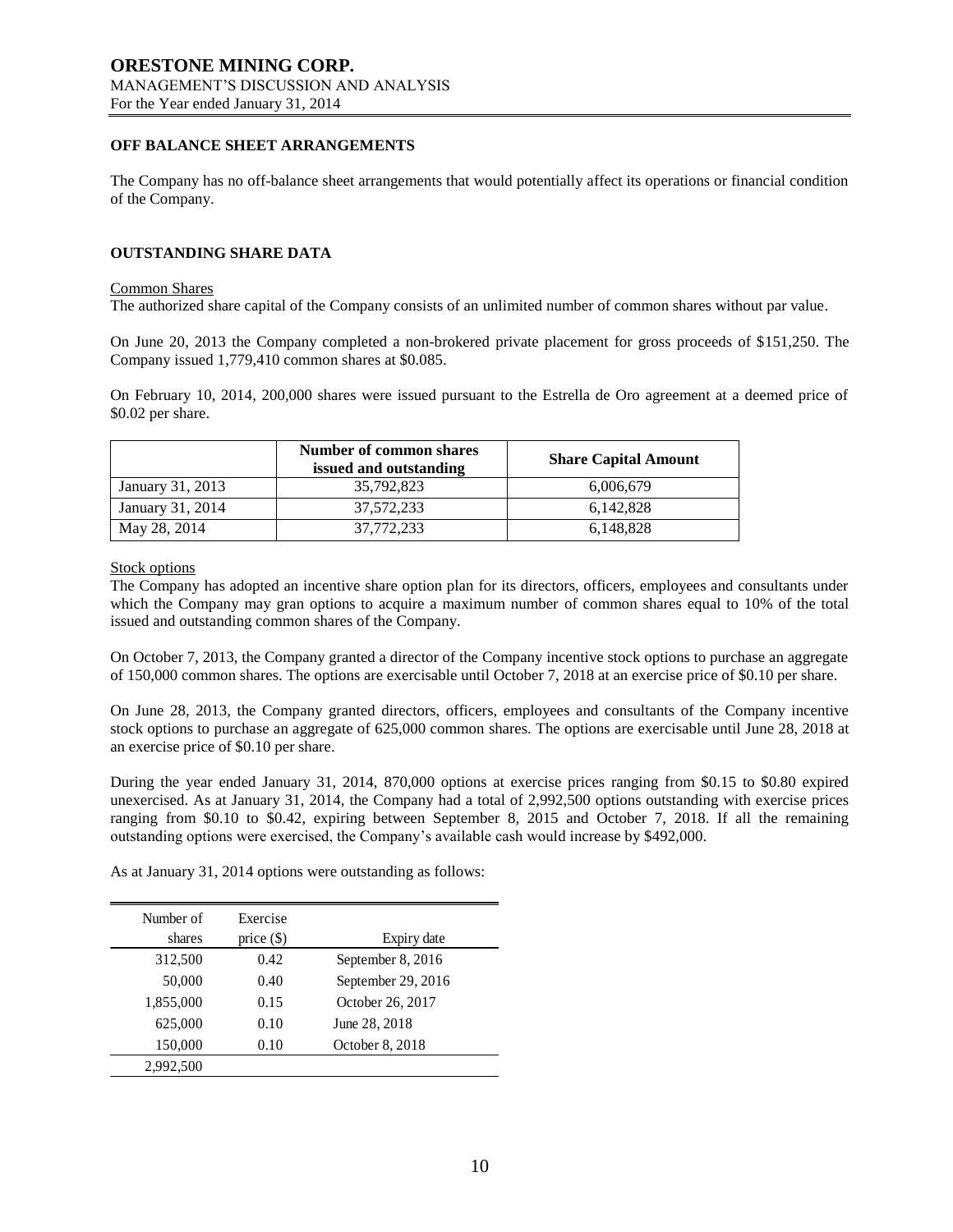For the Year ended January 31, 2014

## **Warrants**

As at January 31, 2014, a total of 889,705 share purchase warrants were outstanding as follows:

|                    | Exercise     |                    |
|--------------------|--------------|--------------------|
| Number of Warrants | Price $(\$)$ | <b>Expiry Date</b> |
| 889.705            | 0.14         | June 20, $2014*$   |
| 889,705            |              |                    |

\* Subsequent to year-end the expiry date has been extended to June 20, 2015

If all the remaining outstanding warrants were exercised, the Company available cash would increase by \$124,559.

At the date of this MD&A, there were 37,772,233 common shares issued and outstanding and 41,654,438 common shares outstanding on a diluted basis.

## **RELATED PARTY TRANSACTIONS**

## a) Key management personnel compensation

The aggregate value of transactions and outstanding balances relating to key management personnel and entities over which they have control or significant influence were as follows:

|                              | January 31, | January 31, |
|------------------------------|-------------|-------------|
|                              | 2014        | 2013        |
|                              |             |             |
| Short-term employee benefits | 145,380     | 156,000     |
| Share-based payments         | 28,000      | 61,347      |
|                              | 173,380     | 217.347     |

## b) Other related party transactions

|                                     |                 | Total charged as at |             | Balance outstanding as at |             |
|-------------------------------------|-----------------|---------------------|-------------|---------------------------|-------------|
|                                     |                 | January 31,         | January 31, | January 31,               | January 31, |
| Amounts due to:                     | Service         | 2014                | 2013        | 2014                      | 2013        |
|                                     |                 |                     |             |                           |             |
| A public company with a director in |                 |                     |             |                           |             |
| common with the Company             | Rent            | 4.701               | 34.654      |                           |             |
| Officers and directors              | Consulting fees |                     |             |                           |             |
|                                     | and geological  |                     |             |                           |             |
|                                     | consulting fees | 16,500              | 10,000      | $\overline{\phantom{0}}$  | 10,000      |
|                                     |                 | 21,201              | 44.654      |                           | 10,000      |

|                                     |                 | Total charged as at |             | Balance outstanding as at |             |
|-------------------------------------|-----------------|---------------------|-------------|---------------------------|-------------|
|                                     |                 | January 31,         | January 31, | January 31,               | January 31, |
| Amounts due from:                   | Service         | 2014                | 2013        | 2014                      | 2013        |
|                                     |                 |                     | \$          |                           |             |
| A public company with a director in |                 |                     |             |                           |             |
| common with the Company             | Rent            | 55,488              |             |                           |             |
| A private company controlled by a   |                 |                     |             |                           |             |
| director of the Company (Note 4)    | Rent            | 12.065              |             | 14,065                    | 9,000       |
| A public company with a director in |                 |                     |             |                           |             |
| common with the Company (Note 4)    | Rent            | 12.065              |             | 11,234                    |             |
| Officers and directors              | Salary advances |                     |             |                           | 12,500      |
|                                     |                 | 79,618              |             | 25,299                    | 21,500      |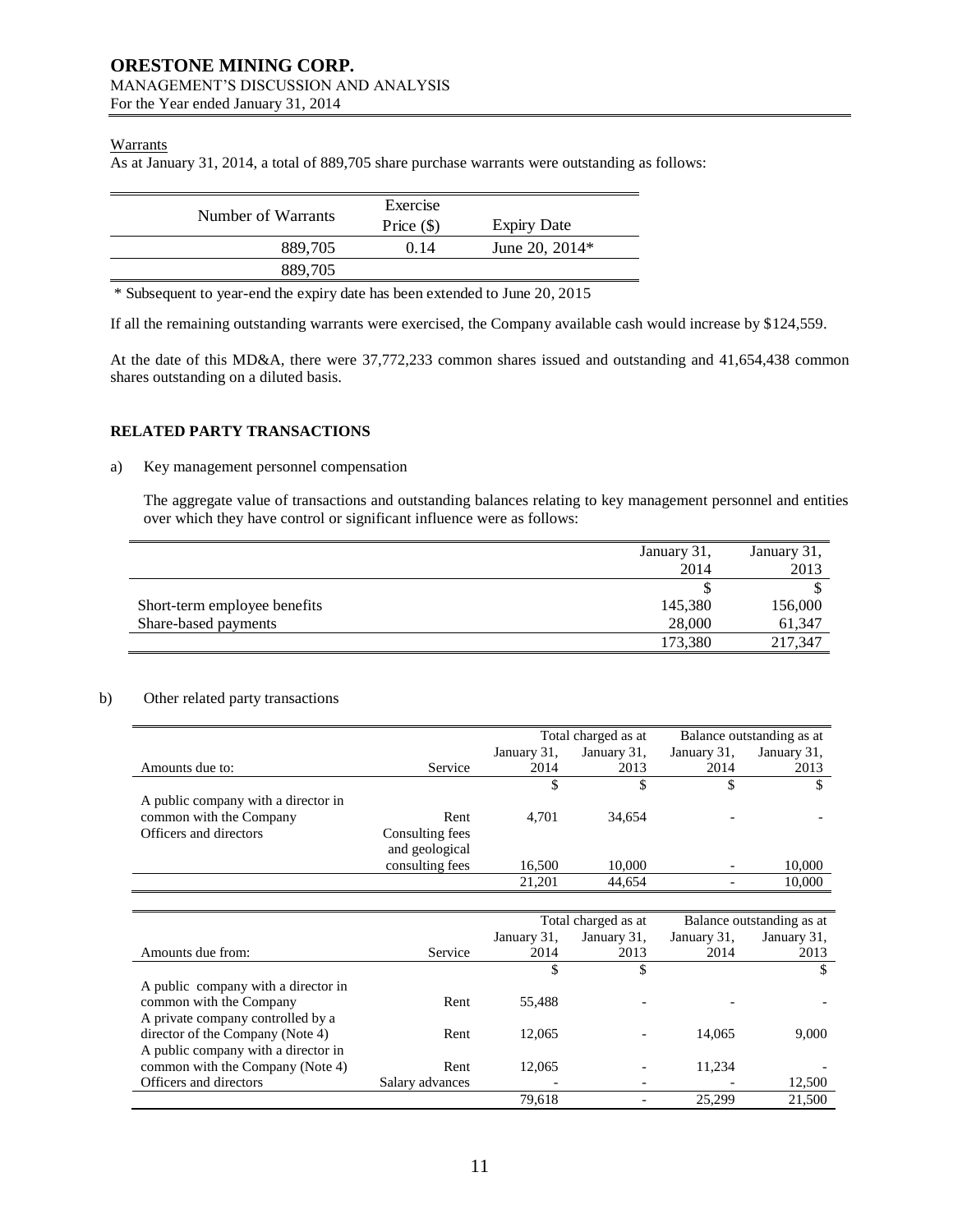For the Year ended January 31, 2014

Amounts owing to/from related parties are non-interest bearing, unsecured, and have no fixed terms of repayment.

## **PROPOSED TRANSACTIONS**

The Company does not currently have any proposed transactions approved by the board of directors. All current transactions are fully disclosed in the financial statements for the year ended January 31, 2014.

## **OTHER ITEMS NOT RELATED TO ONGOING BUSINESS ACTIVITIES**

## *Changes in the direction of business*

Since incorporation on April 30, 2007, the Company is and continues to be primarily in the exploration stage with respect to its mineral properties.

## **FINANCIAL INSTRUMENTS AND RISK MANAGEMENT**

The Company's financial instruments consist of cash, receivables, mineral tax credit recoverable, loans payable, accounts payable and due to related parties. The carrying value of these financial instruments approximates their fair value and are measured based on Level 1 of the fair value hierarchy. The Company's financial instruments are exposed to certain financial risks, including currency risk, credit risk, liquidity risk and interest risk.

#### **Management of Financial Risk**

The Company's financial instruments are exposed to certain financial risks, which include credit risk, interest rate risk, liquidity risk, and market risk.

#### *Credit Risk*

Credit risk is the risk that one party to a financial instrument will fail to fulfill an obligation causing the other party to incur a financial loss. The Company is exposed to credit risks arising from its cash holdings and receivables. The Company manages credit risk by placing cash with major Canadian financial institutions. Receivables are due from the Government of Canada and for reimbursements. Management believes that credit risk related to these amounts is low. As at January 31, 2014, the Company's maximum exposure to credit risk is the carrying value of its cash equivalents and accounts receivable.

#### *Interest Rate Risk*

Interest rate risk is the risk that an investment's value will change due to a change in the level of interest rates. The Company's exposure to interest rate risk relates to its ability to maintain the current rate of interest on its short-term investment.

#### *Liquidity Risk*

Liquidity risk is the risk that the Company will not have sufficient funds to meet its financial obligations when they are due. To manage liquidity risk, the Company reviews additional sources of capital to continue its operations and discharge its commitments as they become due.

#### *Market Risk*

Market risk is the risk that the fair value or future cash flows of a financial instrument will fluctuate because of changes in market prices. Market risk comprises three types of risk: currency risk, interest rate risk and price risk. The Company is not subject to currency risk as the functional currency is the Canadian dollar. The Company does not use any form of derivative or hedging instruments to reduce its foreign currency risk. The Company is not affected by price risk.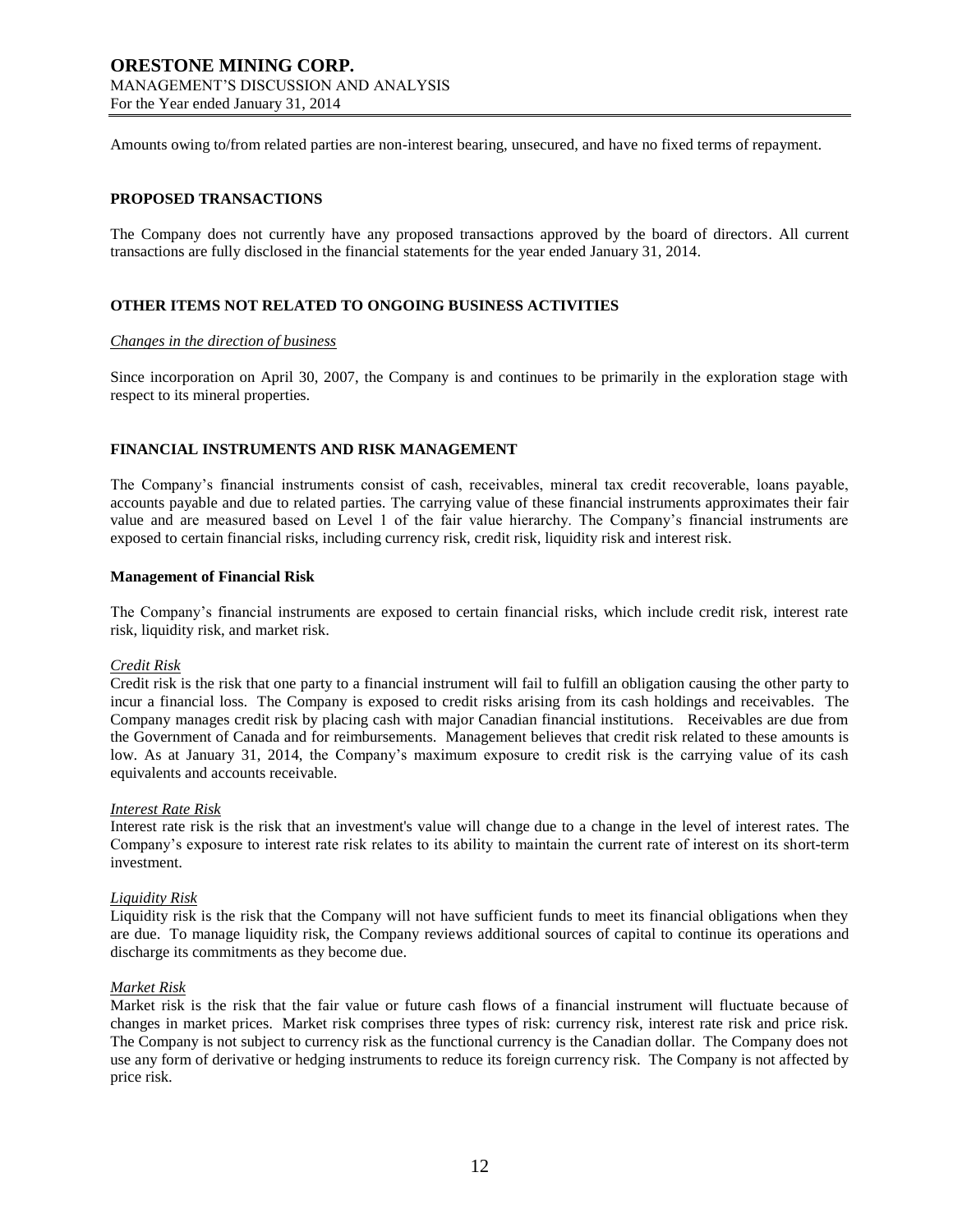## *Management of Industry Risk*

The Company is engaged primarily in the mineral exploration field and manages related industry risk issues directly. The Company is potentially at risk for environmental reclamation and fluctuations in commodity based market prices associated with resource property interests. Management is of the opinion that the Company addresses environmental risk and compliance in accordance with industry standards and specific project environmental requirements.

#### *Commodity Price Risk*

The ability of the Company to explore its mineral properties and the future profitability of the Company are directly related to the market price of gold and other precious metals.

## **Management of Capital**

The Company manages its common shares, stock options and warrants as capital. The Company's objectives when managing capital are to safeguard the Company's ability to continue as a going concern in order to pursue the exploration of its mineral properties to maintain a flexible capital structure which optimizes the costs of capital at an acceptable risk.

The Company manages the capital structure and makes adjustments to it in light of changes in economic conditions and the risk characteristics of the underlying assets. To maintain or adjust the capital structure, the Company may attempt to issue new shares and, acquire or dispose of assets.

## **ACCOUNTING ESTIMATES AND JUDGMENTS**

The preparation of these consolidated financial statements requires management to make estimates and judgments and form assumptions that affect the reported amounts and other disclosures in these financial statements. The estimates and associated assumptions are based on historical experience and various other factors that are believed to be reasonable under the circumstances, the results of which form the basis of making the judgments about carrying values of assets and liabilities that are not readily apparent from other sources. Actual results may differ from these estimates under different assumptions and conditions.

The estimates and underlying assumptions are reviewed on an ongoing basis. Revisions to accounting estimates are recognized in the period in which the estimate is revised if the revision affects only that period or in the period of the revision and further periods if the review affects both current and future periods

Critical accounting estimates are estimates and assumptions made by management that may result in material adjustments to the carrying amount of assets and liabilities within the next financial year. Critical estimates used in the preparation of these financial statements include, among others, the recoverability of accounts receivable and deferred income tax assets, impairment of assets, measurement of share-based payments and valuation of reclamation obligations.

Critical accounting judgments are accounting policies that have been identified as being complex or involving subjective judgments or assessments. Critical accounting judgments include the expected economic lives of and the estimated future operating results and net cash flows from exploration properties and equipment.

#### **ADOPTION OF NEW AND REVISED STANDARDS AND INTERPRETATIONS**

## **New and amended standards adopted by the Company**

- Effective February 1, 2013, the Company adopted the following new and revised IFRS that were issued by the IASB:
	- Amendments to IAS 1, Presentation of Items of Other Comprehensive Income
	- IFRS 7, Financial Instruments: Disclosures
	- IFRS 10, Consolidated Financial Statements
	- IFRS 11, Joint Arrangements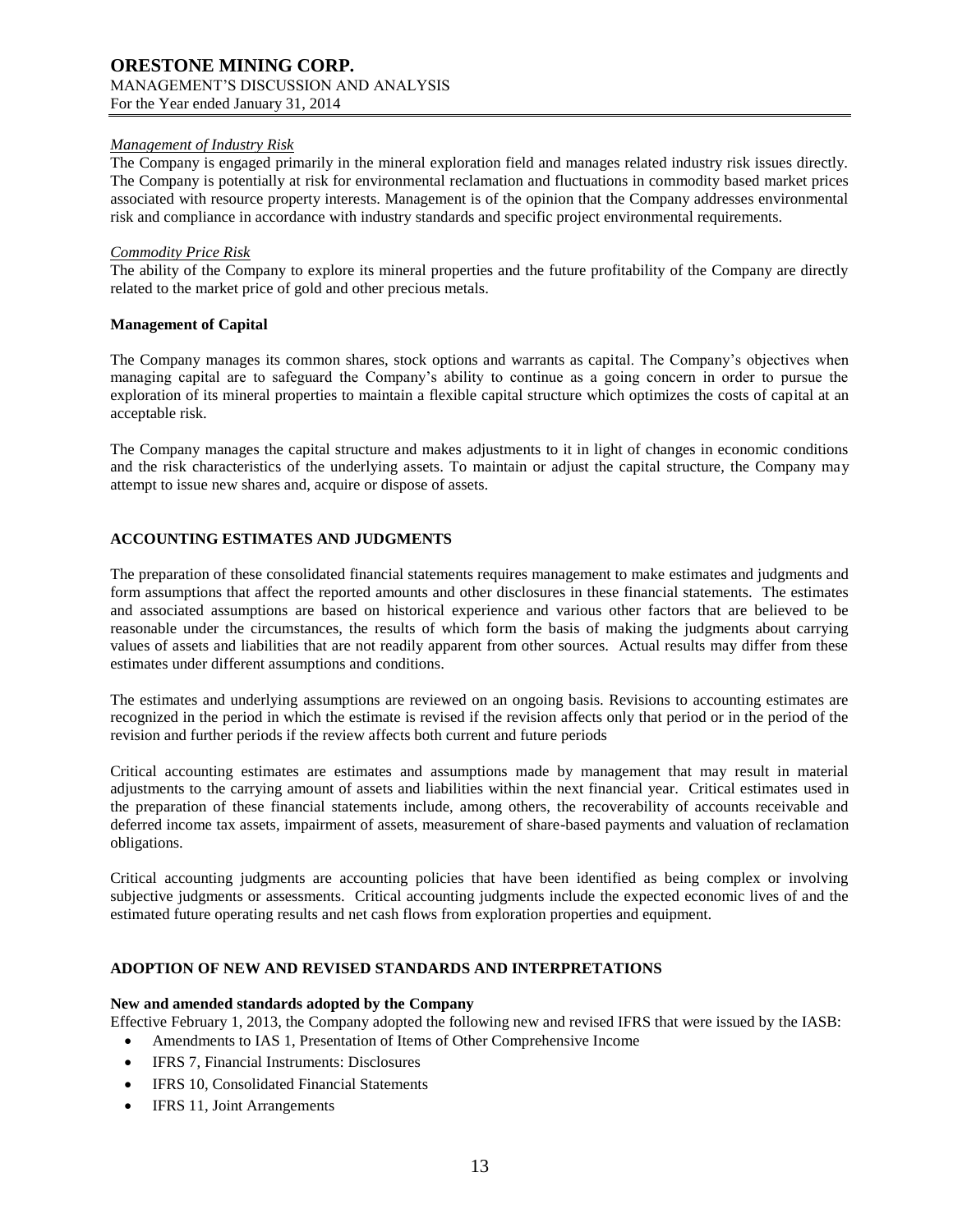- IFRS 12, Disclosure of Interests in Other Entities
- IFRS 13, Fair Value Measurement
- IAS 19, Employee Benefits
- IAS 27, Separate Financial Statements
- IAS 28, Investments in Associates and Joint Ventures
- IFRIC 20, Stripping Costs in the Production Phase of a Surface Mine

The application of these new and revised IFRS has not had any material impact on the amounts reported for the current and prior periods but may affect the accounting for future transactions or arrangements.

#### **New standards, amendments and interpretations to existing standards not yet effective**

Effective for annual reporting periods beginning on or after January 1, 2014:

- IAS 32, Offsetting Financial Assets and Financial Liabilities
- IAS 36, Recoverable Amount Disclosures for Non‐Financial Assets
- IAS 39, Novation of Derivatives and Continuation of Hedge Accounting
- IFRIC 21, Levies
- Effective date to be finalized:
- IFRS 9, Financial Instruments, Classification and Measurement

The Company has not early adopted these new and amended standards and is currently assessing the impact that these standards will have on the Company's financial statements.

## **OTHER MD&A DISCLOSURE REQUIREMENTS**

## Information available on SEDAR:

As specified by National Instrument 51-102, Orestone advises readers of this MD&A that important additional information about the Company is available on the SEDAR website (www.sedar.com).

## Disclosure by venture issuer without significant revenue

An analysis of the material components of the Company's general and administrative expenses is disclosed in the financial statements to which this MD&A relates. An analysis of the material components of the mineral property and deferred exploration costs of the Company's mineral properties for its first two completed financial years is disclosed in Note 5 to the financial statements to which this MD&A relates.

#### Going concern issue

The Company is in the exploration stage and has no revenue or income from operations. The Company has limited capital resources and has to rely upon the sale of equity and/or debt securities for cash required for exploration and development purposes, for acquisitions and to fund the administration of the Company. Since the Company does not expect to generate any revenues from operations in the near future, it must continue to rely upon the sales of its equity or debt securities or joint venture agreements to raise capital. It follows that there can be no assurance that financing, whether debt or equity, will be available to the Company in the amount required by the Company at any particular time or for any period and that such financing can be obtained on terms satisfactory to the Company.

The Company's financial statements have been prepared on a going concern basis which assumes that the Company will be able to realize its assets and discharge its liabilities in the normal course of business for the foreseeable future. The continuing operations of the Company are dependent upon its ability to obtain the necessary financing to meet its ongoing commitments and further its mineral exploration programs.

The Company may encounter difficulty sourcing future financing in light of the recent economic downturn. The current financial equity market conditions and the inhospitable funding environment make it difficult to raise capital